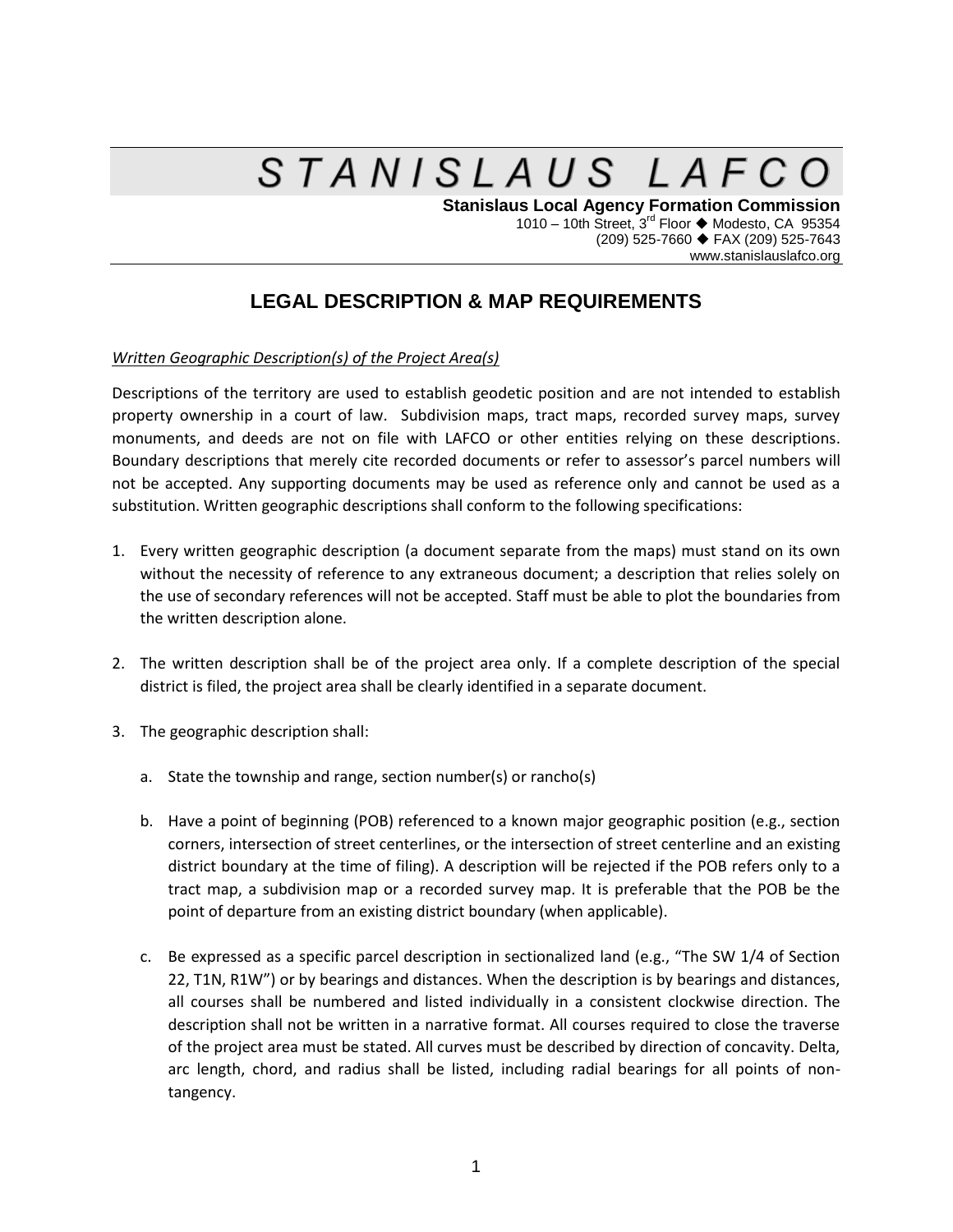The following are examples of unacceptable and acceptable descriptions:

Unacceptable (This description refers only to extraneous documents and does not stand alone.)

"From the point of beginning, northerly to the southwest corner of that certain property recorded in Book 12, Page 15 of Recorded Deeds, thence easterly to the southeast corner of that certain property recorded in Book 12, Page 16 of Recorded Deeds.…"

Acceptable (This is the same description with the courses numbered and the bearings and distances added.)

"From the point of beginning:

Course 1. North 1° 18'56" West a distance of 150' to the southwest corner of that certain property recorded in Book 12, Page 15 of Recorded Deeds, thence,

Course 2. North 85° 7'56" West a distance of 75' to the southeast corner of that certain property recorded in Book 12, Page 16 of Recorded Deeds, thence…."

4. The written description shall state the acreage for each separate single area and a combined total acreage of the project area.

Example: "Area A containing 2.50 acres, Area B containing 1.75 acres: Total computed acreage containing 4.25 acres more or less."

5. All information stated on the description must match with the map(s), such as the name of the short title, the point of beginning, the course numbers, all the bearings and distances, and the acreage(s).

## *Map(s)*

Maps submitted as part of the jurisdictional boundary change filing shall conform to the following specifications:

- 1. All maps shall be professionally and accurately drawn or copied. Rough sketches or pictorial drawings will not be accepted. Assessor's parcel maps will not be accepted as a substitute for the project map.
- 2. Original or copies of the same size project map must be submitted. Reduced maps are not acceptable and will be rejected.
- 3. A vicinity map shall be included. The vicinity map shall show the location of the project area in relationship to a larger geographic area that includes major streets and highways or other physical features.
- 4. Any portion of an existing district boundary in close proximity to the project area shall be shown and identified.
- 5. Every map must clearly show all existing streets, roads and highways with their current names that are within and adjacent to the project area. Additionally, every map shall indicate each township and range, section lines and numbers, or ranchos that are in proximity of the project area.